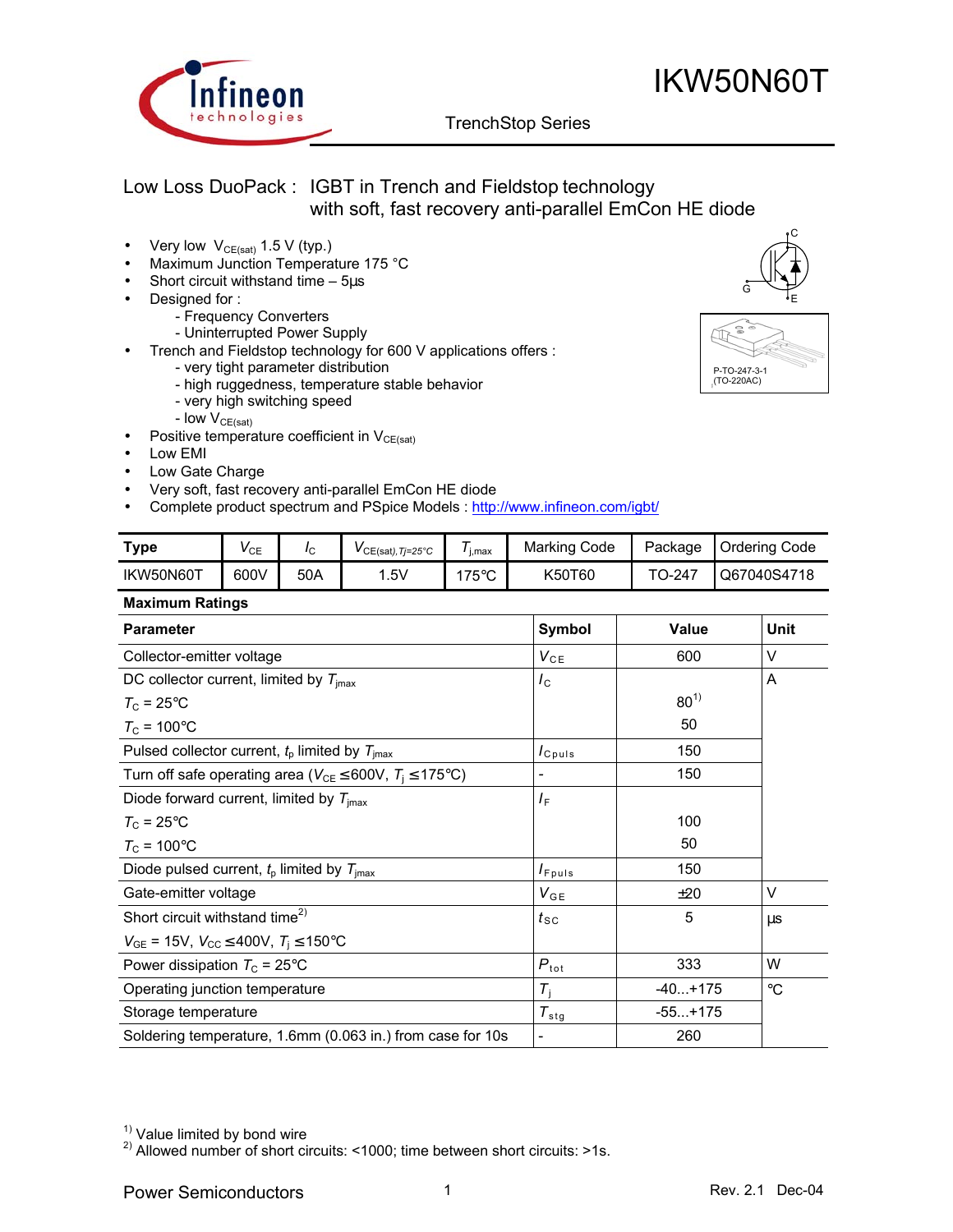

### **Thermal Resistance**

| <b>Parameter</b>          | Symbol      | <b>Conditions</b> | Max. Value | Unit       |
|---------------------------|-------------|-------------------|------------|------------|
| <b>Characteristic</b>     |             |                   |            |            |
| IGBT thermal resistance,  | $R_{th,IC}$ | TO-247 AC         | 0.45       | <b>K/W</b> |
| junction – case           |             |                   |            |            |
| Diode thermal resistance, | $R_{thJCD}$ | <b>TO-247 AC</b>  | 0.8        |            |
| junction - case           |             |                   |            |            |
| Thermal resistance,       | $R_{thJA}$  | <b>TO-247 AC</b>  | 40         |            |
| junction - ambient        |             |                   |            |            |

## **Electrical Characteristic,** at  $T_j = 25$  °C, unless otherwise specified

| <b>Parameter</b>                     |                                      | <b>Conditions</b>                   | <b>Value</b> |      |                | Unit |
|--------------------------------------|--------------------------------------|-------------------------------------|--------------|------|----------------|------|
|                                      | Symbol                               |                                     | min.         | Typ. | max.           |      |
| <b>Static Characteristic</b>         |                                      |                                     |              |      |                |      |
| Collector-emitter breakdown voltage  | $V_{(BR)CES}$                        | $V_{GE} = 0V$ , $I_C = 0.2mA$       | 600          |      |                | V    |
| Collector-emitter saturation voltage | $V_{CE(sat)}$                        | $V_{GE}$ = 15V, $I_C$ =50A          |              |      |                |      |
|                                      |                                      | $T_i = 25^{\circ}$ C                |              | 1.5  | $\overline{2}$ |      |
|                                      |                                      | $T_i = 175$ °C                      |              | 1.9  |                |      |
| Diode forward voltage                | V <sub>F</sub>                       | $V_{GE} = 0V, I_F = 50A$            |              |      |                |      |
|                                      |                                      | $T_i = 25^{\circ}$ C                |              | 1.65 | 2.05           |      |
|                                      |                                      | $T_i = 175$ °C                      |              | 1.6  |                |      |
| Gate-emitter threshold voltage       | $V_{GE(th)}$                         | $I_{C} = 0.8$ mA, $V_{CE} = V_{GE}$ | 4.1          | 4.9  | 5.7            |      |
| Zero gate voltage collector current  | $I_{\text{CES}}$                     | $V_{CE} = 600V$ ,<br>$V_{GE} = 0V$  |              |      |                | μA   |
|                                      |                                      | $T_i = 25^{\circ}$ C                |              |      | 40             |      |
|                                      |                                      | $T_i = 175$ °C                      |              |      | 1000           |      |
| Gate-emitter leakage current         | $I_{\text{GES}}$                     | $V_{CE} = 0V, V_{GE} = 20V$         |              |      | 100            | nA   |
| Transconductance                     | $g_{\scriptscriptstyle \mathrm{fs}}$ | $V_{CF} = 20V, I_C = 50A$           |              | 31   |                | S    |
| Integrated gate resistor             | $R_{Gint}$                           |                                     |              |      |                | Ω    |

## **Dynamic Characteristic**

| Input capacitance                             | $C_{iss}$         | $V_{CE} = 25V$ ,                                                                    | 3140  | pF |
|-----------------------------------------------|-------------------|-------------------------------------------------------------------------------------|-------|----|
| Output capacitance                            | $C_{\text{oss}}$  | $V_{GE} = 0V$ ,                                                                     | 200   |    |
| Reverse transfer capacitance                  | $C_{rss}$         | $f = 1 MHz$                                                                         | 93    |    |
| Gate charge                                   | $Q_{\text{Gate}}$ | $V_{\text{CC}} = 480V, I_{\text{C}} = 50A$                                          | 310   | nC |
|                                               |                   | $V_{GE}$ =15V                                                                       |       |    |
| Internal emitter inductance                   | $L_{\rm F}$       | $TO - 247 - 3 - 1$                                                                  | 7     | nH |
| measured 5mm (0.197 in.) from case            |                   |                                                                                     |       |    |
| Short circuit collector current <sup>1)</sup> | $I_{C(SC)}$       | $V_{GE}$ =15V, $t_{SC}$ ≤5µs<br>$V_{\text{cc}}$ = 400V,<br>$T_i \leq 150^{\circ}$ C | 458.3 | A  |

<sup>1)</sup> Allowed number of short circuits: <1000; time between short circuits: >1s.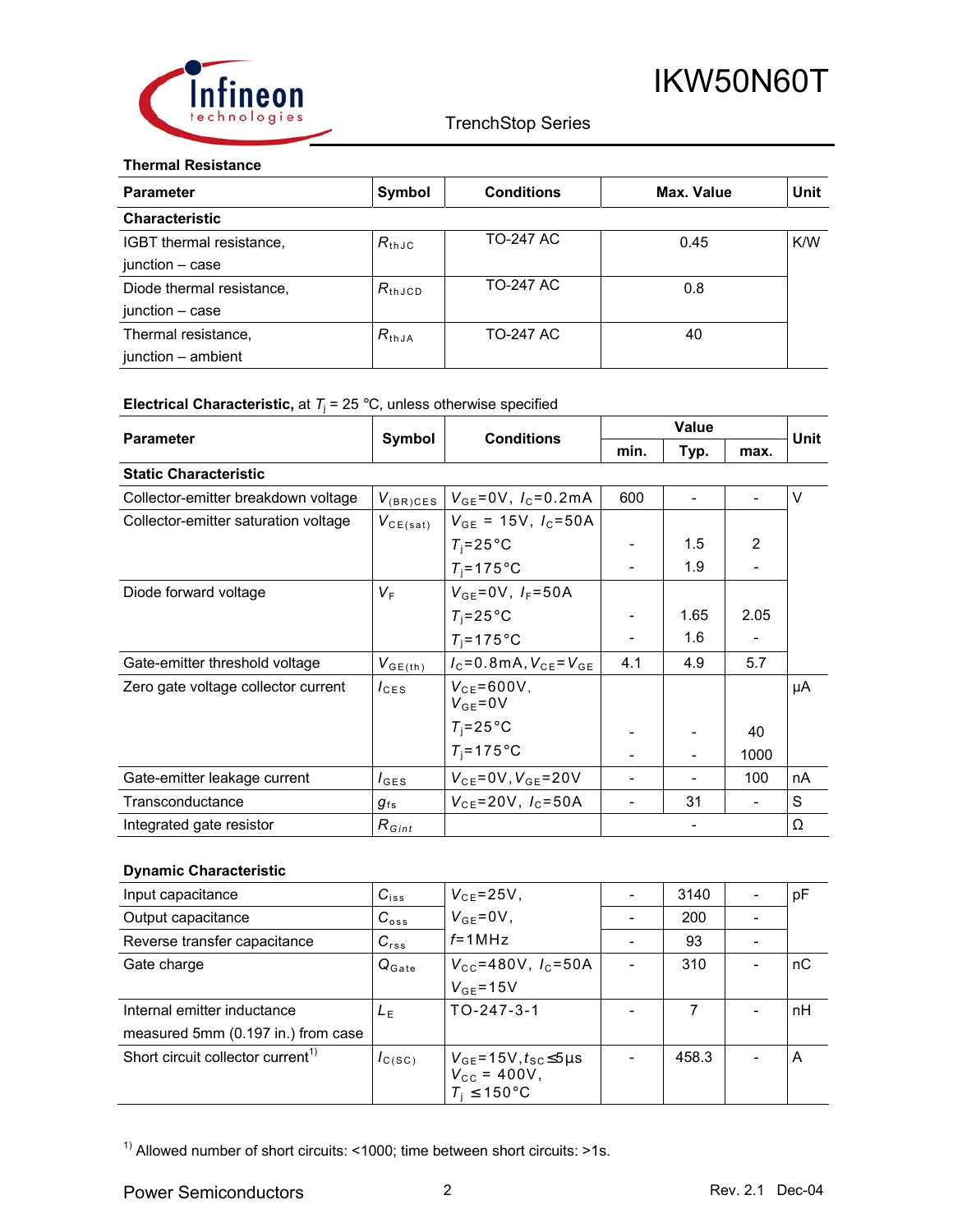

## **Switching Characteristic, Inductive Load,** at *T*<sup>j</sup> =25 °C

| <b>Parameter</b>                                                   |                      | <b>Conditions</b>                                           | <b>Value</b> |      |      | Unit      |
|--------------------------------------------------------------------|----------------------|-------------------------------------------------------------|--------------|------|------|-----------|
|                                                                    | Symbol               |                                                             | min.         | Typ. | max. |           |
| <b>IGBT Characteristic</b>                                         |                      |                                                             |              |      |      |           |
| Turn-on delay time                                                 | $t_{\text{d}(on)}$   | $T_i = 25^{\circ}C$ ,                                       |              | 26   |      | ns        |
| Rise time                                                          | $t_{\rm r}$          | $V_{\rm CC}$ =400V, $I_{\rm C}$ =50A,<br>$V_{GE} = 0/15V$ , |              | 29   |      |           |
| Turn-off delay time                                                | $t_{\sf d(\sf off)}$ | $R_{\rm G}$ = 7 $\Omega$ ,                                  |              | 299  |      |           |
| Fall time                                                          | $t_{\rm f}$          | $L_{\sigma}^{1}$ =103nH,                                    |              | 29   |      |           |
| Turn-on energy                                                     | $E_{\rm on}$         | $C_{\sigma}^{1}$ =39pF                                      |              | 1.2  |      | mJ        |
| Turn-off energy                                                    | $E_{\mathsf{off}}$   | Energy losses include<br>"tail" and diode                   |              | 1.4  |      |           |
| Total switching energy                                             | $E_{\text{ts}}$      | reverse recovery.                                           |              | 2.6  |      |           |
| <b>Anti-Parallel Diode Characteristic</b>                          |                      |                                                             |              |      |      |           |
| Diode reverse recovery time                                        | $t_{\rm rr}$         | $T_i = 25^{\circ}C$ ,                                       |              | 143  |      | ns        |
| Diode reverse recovery charge                                      | $Q_{rr}$             | $V_R = 400V$ , $I_F = 50A$ ,                                |              | 1.8  |      | μC        |
| Diode peak reverse recovery current                                | $I_{\text{rrm}}$     | $di_F/dt = 1280A/\mu s$                                     |              | 27.7 |      | A         |
| Diode peak rate of fall of reverse<br>recovery current during $th$ | $di_{rr}/dt$         |                                                             |              | 671  |      | $A/\mu s$ |

## **Switching Characteristic, Inductive Load,** at *T*<sup>j</sup> =175 °C

| <b>Parameter</b>                                                   | Symbol                         | <b>Conditions</b>                                   | Value |      |      | Unit      |
|--------------------------------------------------------------------|--------------------------------|-----------------------------------------------------|-------|------|------|-----------|
|                                                                    |                                |                                                     | min.  | Typ. | max. |           |
| <b>IGBT Characteristic</b>                                         |                                |                                                     |       |      |      |           |
| Turn-on delay time                                                 | $t_{\text{d}(on)}$             | $T_i = 175^{\circ}C$ ,                              |       | 27   |      | ns        |
| Rise time                                                          | $t_{\rm r}$                    | $V_{\rm CC}$ =400V, $I_{\rm C}$ =50A,               |       | 33   |      |           |
| Turn-off delay time                                                | $t_{\textsf{d}(\textsf{off})}$ | $V_{GE} = 0/15V$ ,<br>$R_{\rm G}$ = 7 $\Omega$      |       | 341  |      |           |
| Fall time                                                          | tŧ                             | $L_{\sigma}^{1}$ = 103nH,<br>$C_{\sigma}^{1}$ =39pF |       | 55   |      |           |
| Turn-on energy                                                     | $E_{\rm on}$                   |                                                     |       | 1.8  |      | mJ        |
| Turn-off energy                                                    | $E_{\mathsf{off}}$             | Energy losses include<br>"tail" and diode           |       | 1.8  |      |           |
| Total switching energy                                             | $E_{ts}$                       | reverse recovery.                                   |       | 3.6  |      |           |
| <b>Anti-Parallel Diode Characteristic</b>                          |                                |                                                     |       |      |      |           |
| Diode reverse recovery time                                        | $t_{\rm rr}$                   | $T_i = 175$ °C                                      |       | 205  |      | ns        |
| Diode reverse recovery charge                                      | $Q_{rr}$                       | $V_R = 400V$ , $I_F = 50A$ ,                        |       | 4.3  |      | μC        |
| Diode peak reverse recovery current                                | $I_{\text{rrm}}$               | $di_F/dt = 1280A/\mu s$                             |       | 40.7 |      | A         |
| Diode peak rate of fall of reverse<br>recovery current during $tb$ | $di_{rr}/dt$                   |                                                     |       | 449  |      | $A/\mu s$ |

<sup>1)</sup> Leakage inductance  $L_{\sigma}$  and Stray capacity  $C_{\sigma}$  due to dynamic test circuit in Figure E.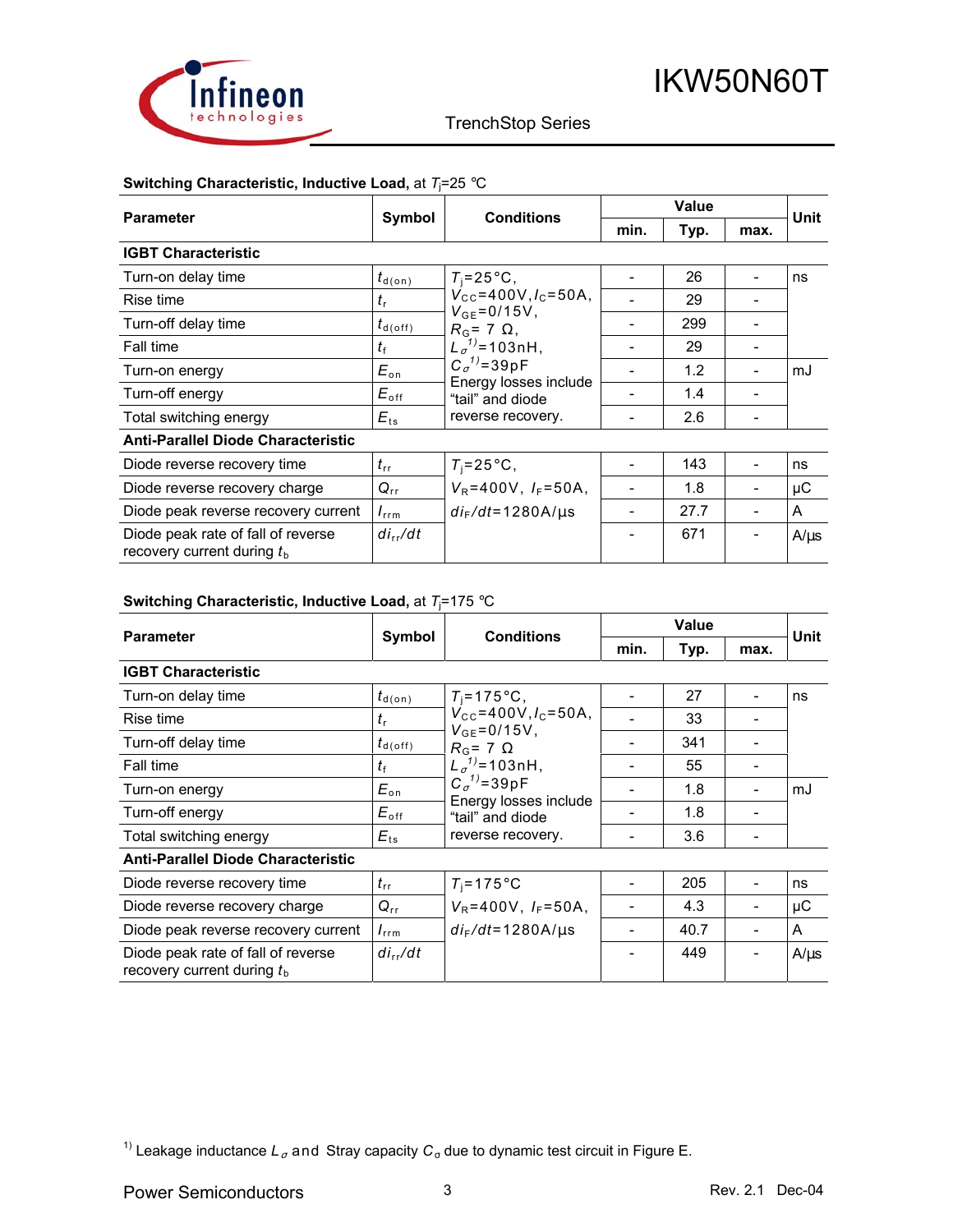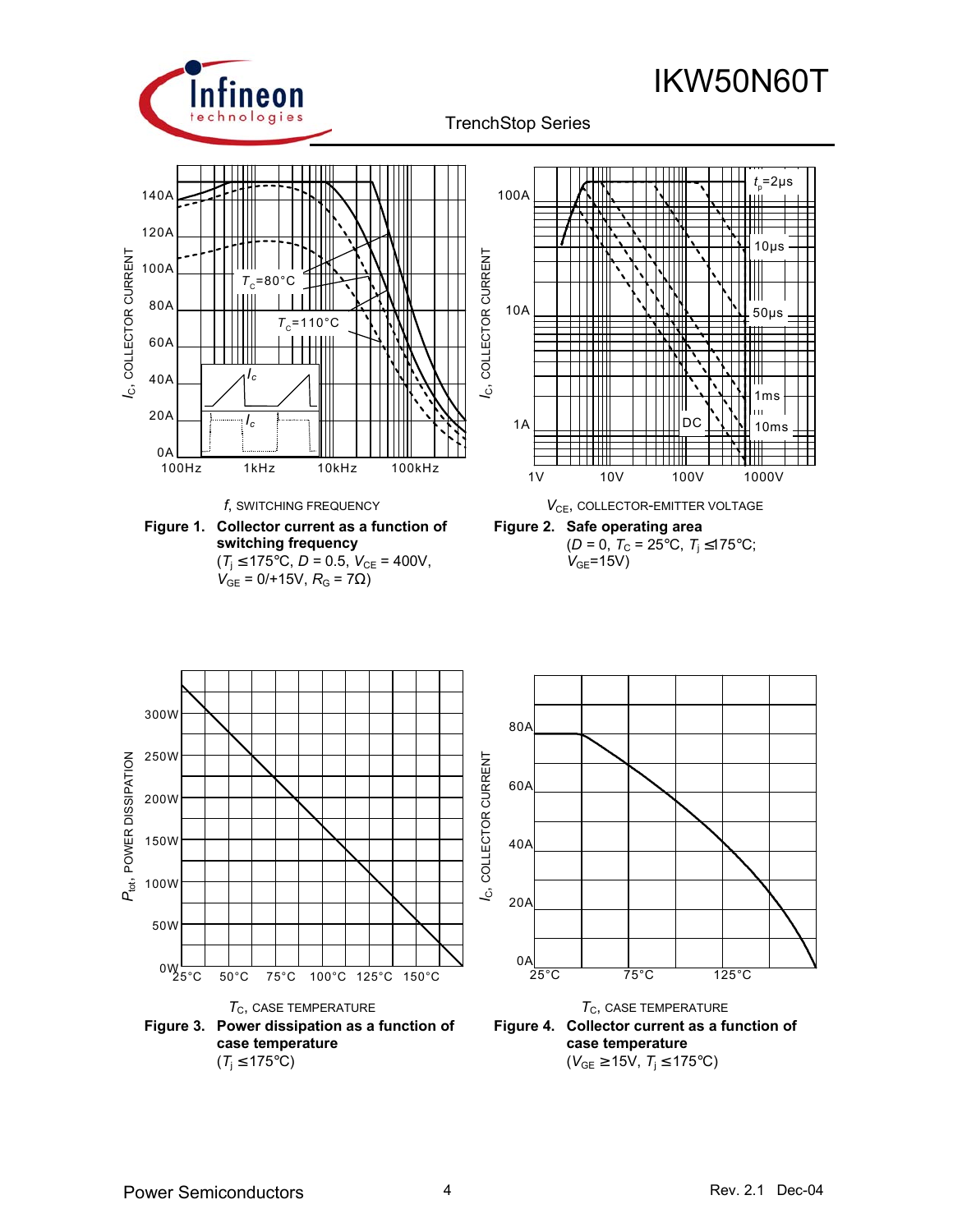

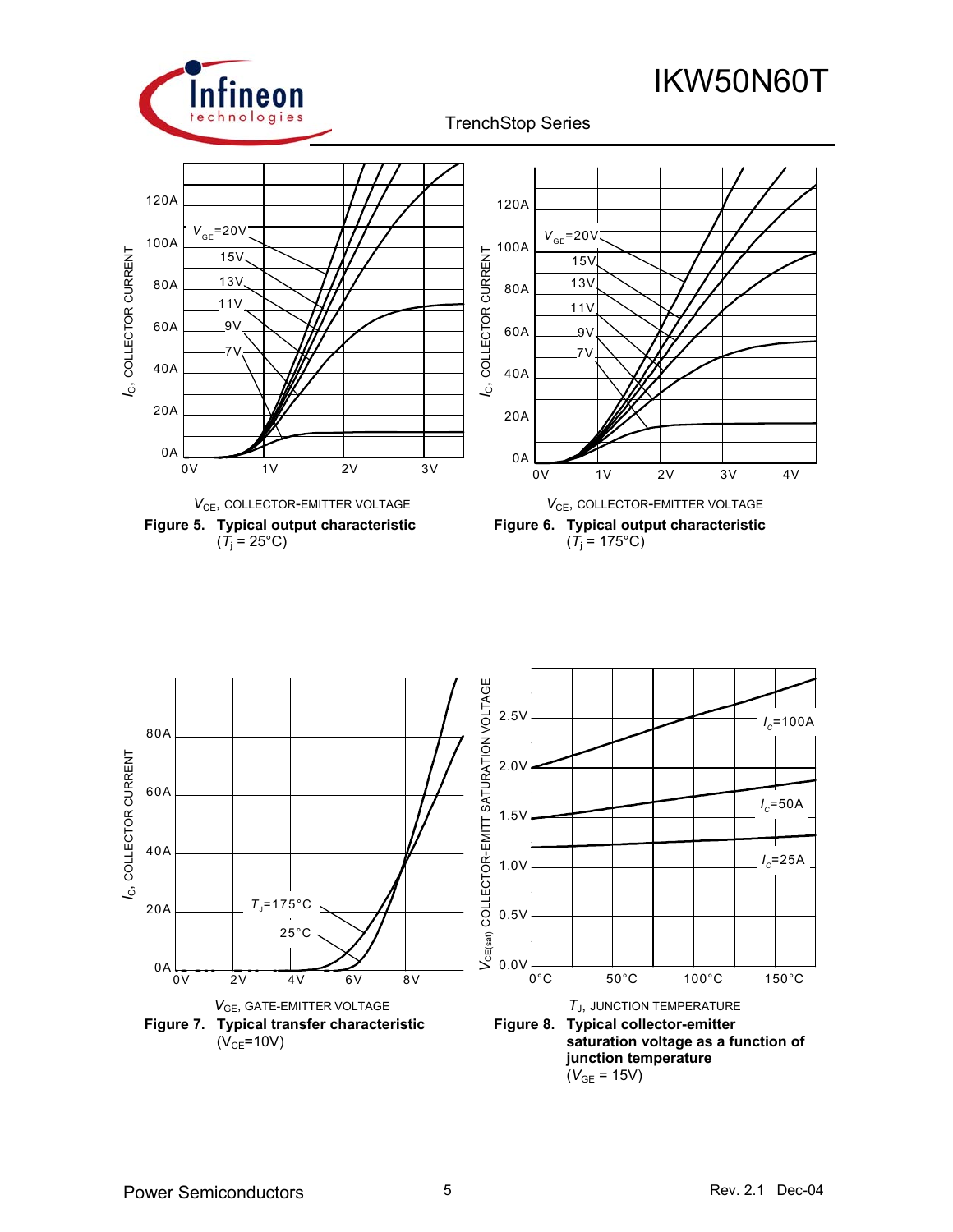



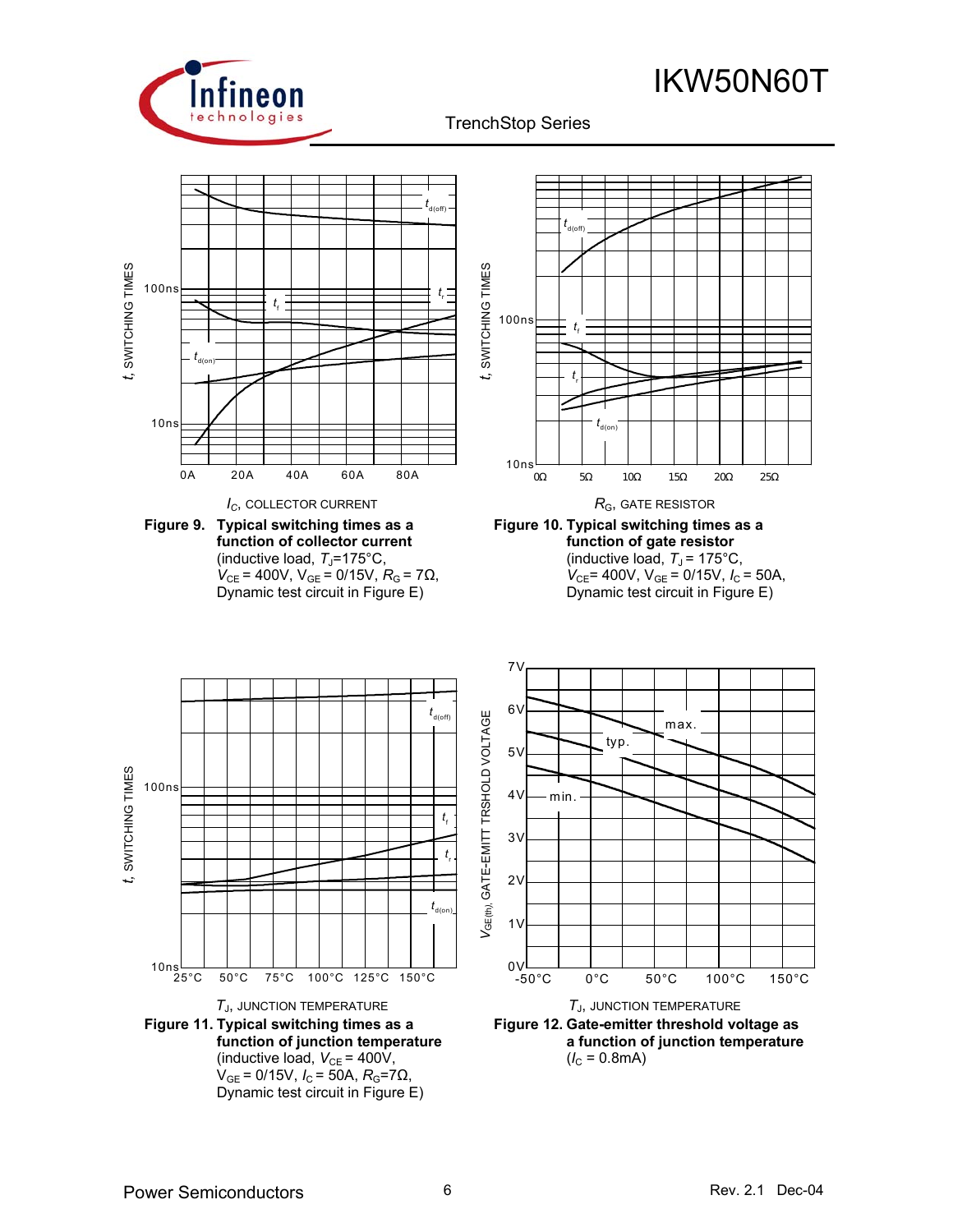# IKW50N60T



TrenchStop Series q







 $V_{GE}$  = 0/15V,  $I_C$  = 50A,  $R_G$  = 7Ω, Dynamic test circuit in Figure E)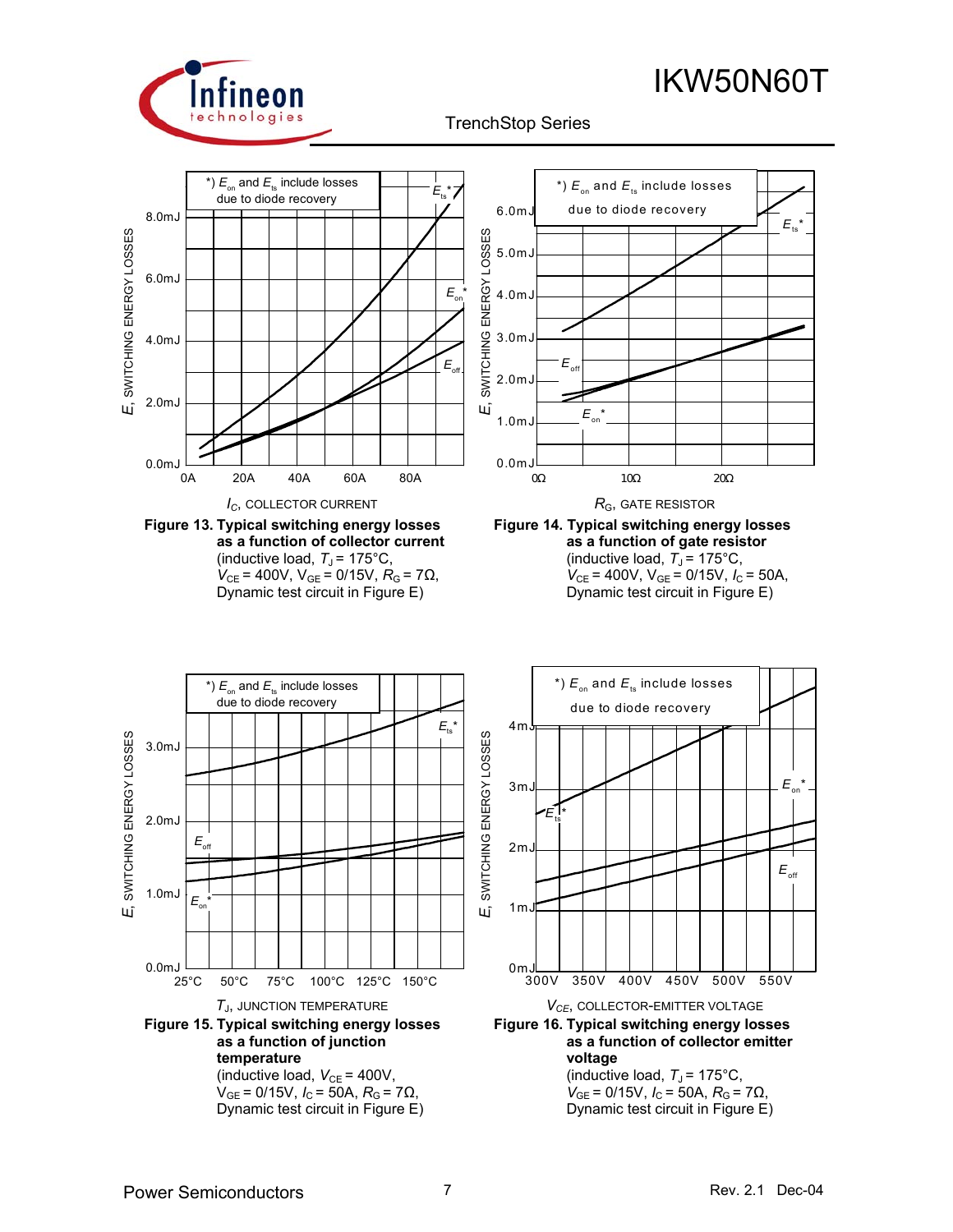

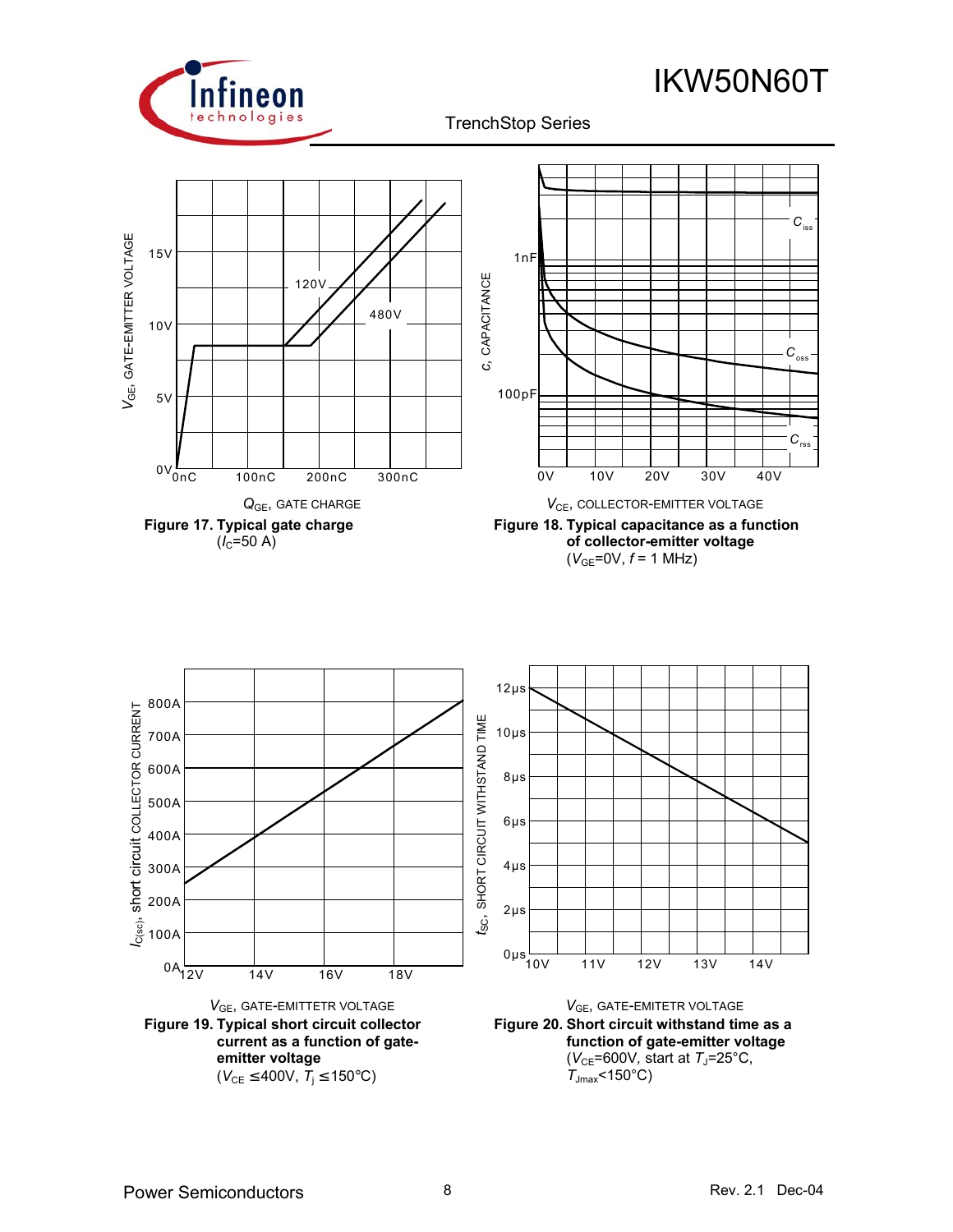

IKW50N60T



*di*F*/dt*, DIODE CURRENT SLOPE *di*F*/dt*, DIODE CURRENT SLOPE **Figure 23. Typical reverse recovery time as** 

**Figure 24. Typical reverse recovery charge as a function of diode current slope**   $(V_R = 400V, I_F = 50A,$ 

Dynamic test circuit in Figure E)

**a function of diode current slope** 

Dynamic test circuit in Figure E)

( $V_R$ =400V,  $I_F$ =50A,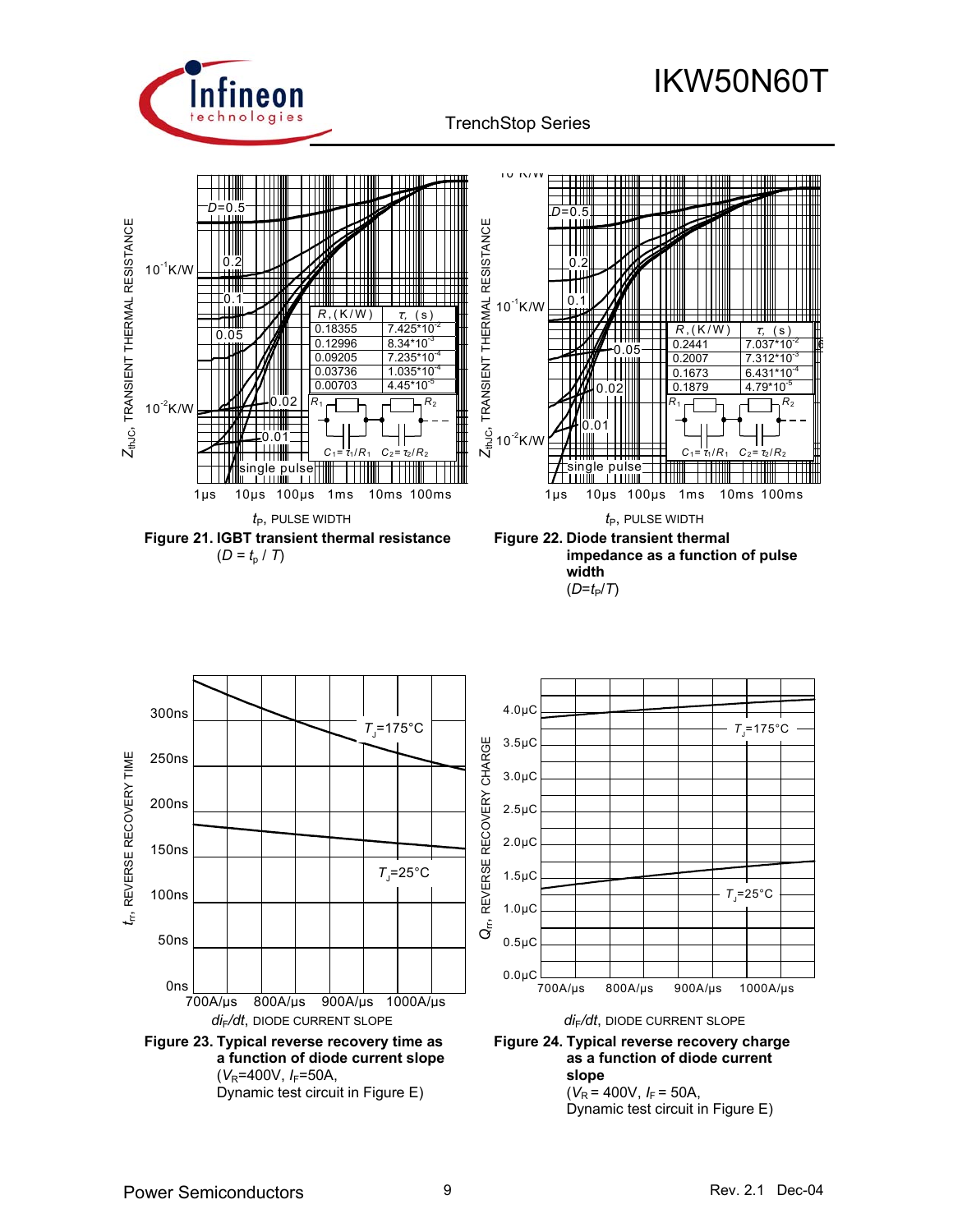



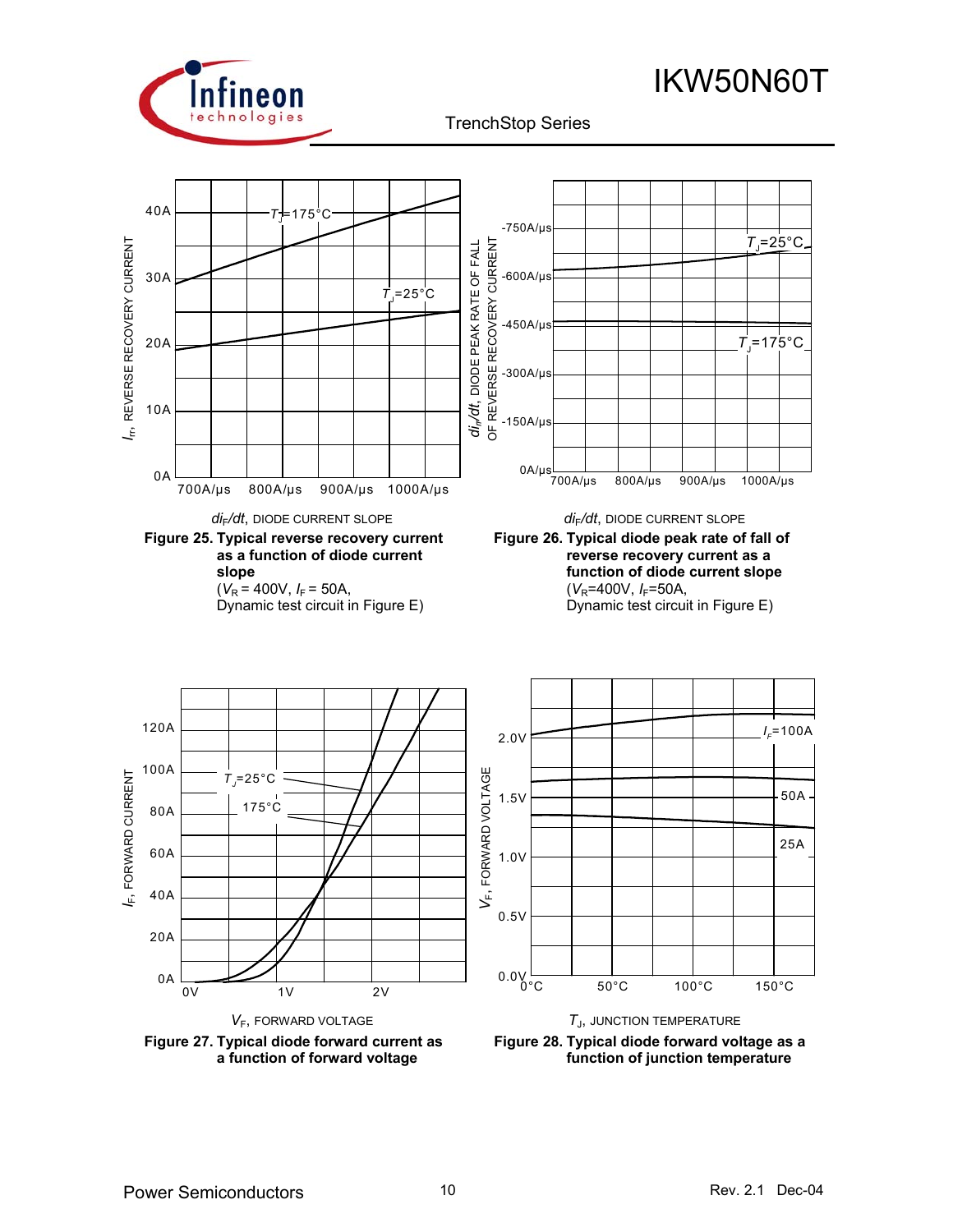



Α

LG



|        |          |       | dimensions |        |  |  |
|--------|----------|-------|------------|--------|--|--|
| symbol | [mm]     |       | [inch]     |        |  |  |
|        | min      | max   | min        | max    |  |  |
| A      | 4.78     | 5.28  | 0.1882     | 0.2079 |  |  |
| B      | 2.29     | 2.51  | 0.0902     | 0.0988 |  |  |
| C      | 1.78     | 2.29  | 0.0701     | 0.0902 |  |  |
| D      | 1.09     | 1.32  | 0.0429     | 0.0520 |  |  |
| E      | 1.73     | 2.06  | 0.0681     | 0.0811 |  |  |
| F      | 2.67     | 3.18  | 0.1051     | 0.1252 |  |  |
| G      | 0.76 max |       | 0.0299 max |        |  |  |
| н      | 20.80    | 21.16 | 0.8189     | 0.8331 |  |  |
| Κ      | 15.65    | 16.15 | 0.6161     | 0.6358 |  |  |
| L      | 5.21     | 5.72  | 0.2051     | 0.2252 |  |  |
| М      | 19.81    | 20.68 | 0.7799     | 0.8142 |  |  |
| N      | 3.560    | 4.930 | 0.1402     | 0.1941 |  |  |
| ØP     |          | 3.61  |            | 0.1421 |  |  |
| Q      | 6.12     | 6.22  | 0.2409     | 0.2449 |  |  |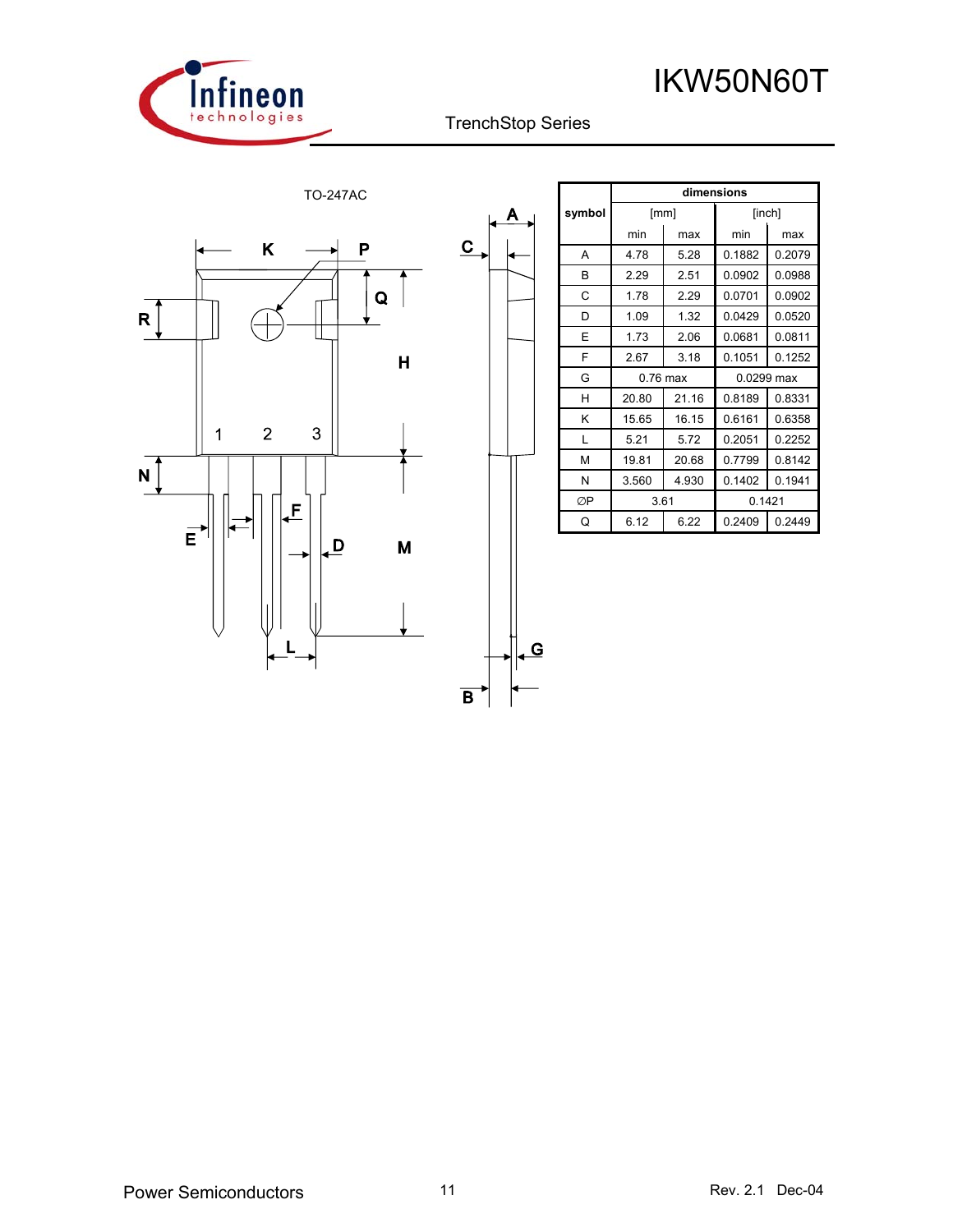